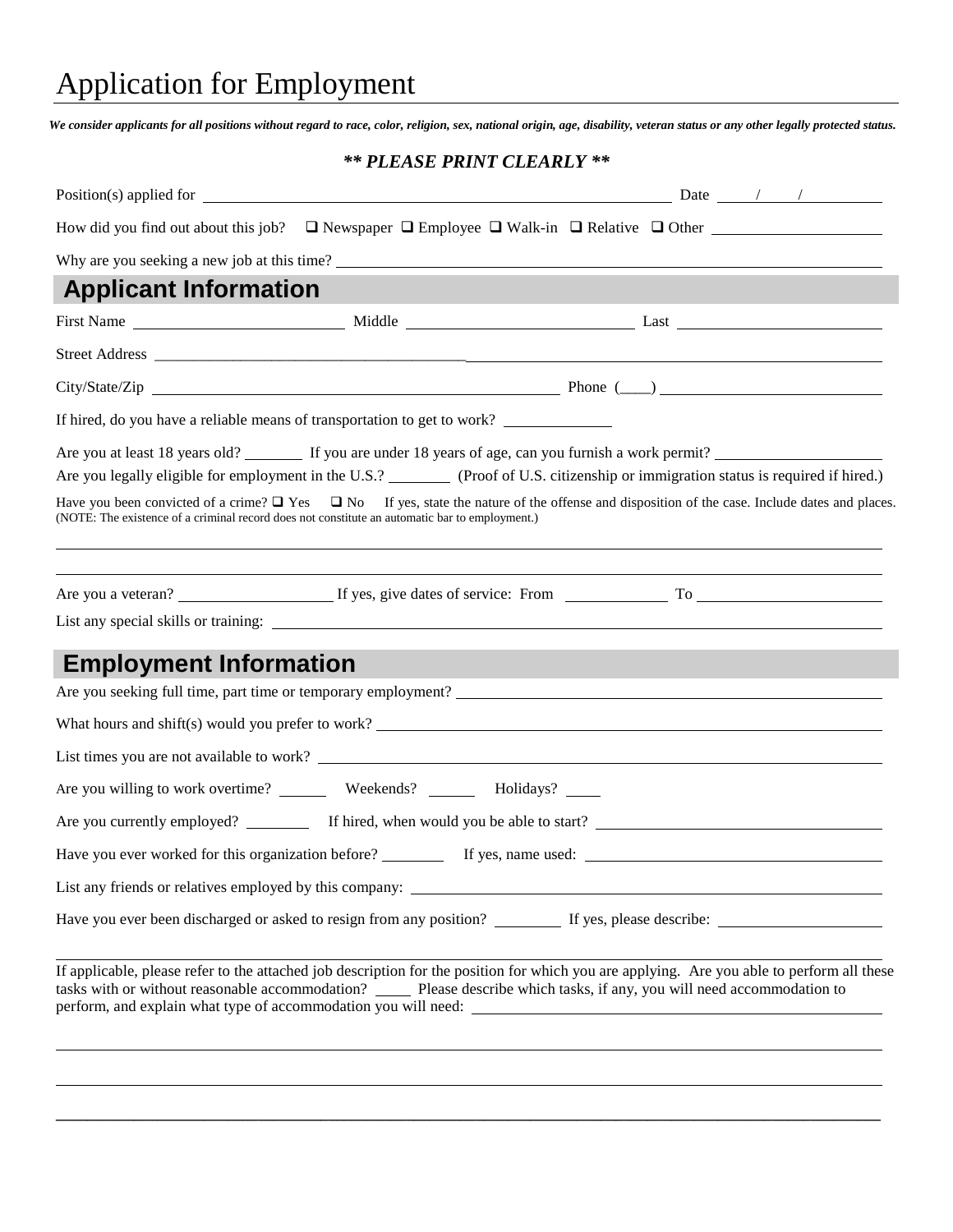## **Education (circle highest level achieved)**

| Elementary: 1 2 3 4 5 6 7 8 Secondary: 9 10 11 12 G.E.D                                 |                     | College: 1 2 3 4 5 6 7 8 |
|-----------------------------------------------------------------------------------------|---------------------|--------------------------|
| Name of School:                                                                         | Name of School:     | Name of School:          |
|                                                                                         | Location of School: | Location of School:      |
| If in high school, are you enrolled in a recognized co-op program? $\Box$ Yes $\Box$ No |                     | Degree & Major:          |
|                                                                                         | Minor:              |                          |
|                                                                                         |                     |                          |

### **Work History (**please begin with most recent)

| 1. |  |  |  |  |  |
|----|--|--|--|--|--|
|    |  |  |  |  |  |
|    |  |  |  |  |  |
|    |  |  |  |  |  |
|    |  |  |  |  |  |
|    |  |  |  |  |  |
| 2. |  |  |  |  |  |
|    |  |  |  |  |  |
|    |  |  |  |  |  |
|    |  |  |  |  |  |
|    |  |  |  |  |  |
|    |  |  |  |  |  |
| 3. |  |  |  |  |  |
|    |  |  |  |  |  |
|    |  |  |  |  |  |
|    |  |  |  |  |  |
|    |  |  |  |  |  |
| 4. |  |  |  |  |  |
|    |  |  |  |  |  |
|    |  |  |  |  |  |
|    |  |  |  |  |  |
|    |  |  |  |  |  |
|    |  |  |  |  |  |

**May we contact the employers listed above?\_\_\_** If not, list the employers you do not wish us to contact and why: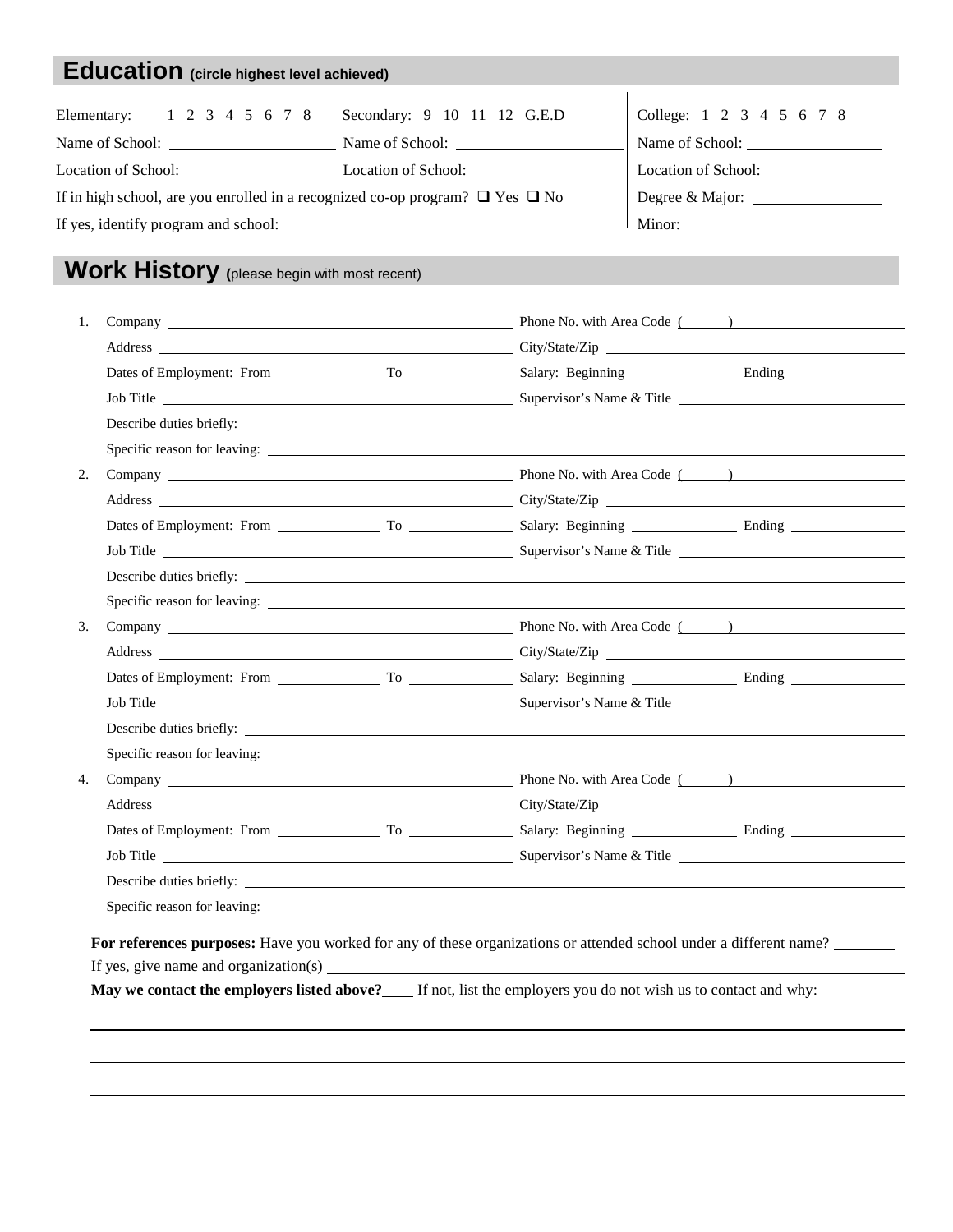### **Authorizations & At-Will Employment Agreement**

#### **(please read carefully, then sign and date below)**

I certify that I have personally completed this application. I declare that the information provided in this employment application is true and complete and I understand that any false information or significant omissions may disqualify me from further consideration for employment and may be justification form my dismissal from employment if discovered at a later date. I agree to immediately notify this company if I should be convicted of a crime while my job application is pending or during my employment, if hired.

I authorize this company to make an investigation of all information contained in this employment application and I release from liability all companies and corporations supplying such information. I understand any false answers, statements, or implications made by me on this application or other required documents shall be considered sufficient cause for denial of employment or discharge.

I specifically authorize and direct my current and former employers to supply employment-related information to this company and do hereby release my current and former employers from liability for providing information to this company.

Upon termination of my employment for whatever reason, I release this company from all liability for supplying any information concerning my employment to any potential employer.

I hereby agree to submit to any drug test required of me, whether prior to my employment or if employed by this company at any time thereafter. If requested, I will take a post-job offer physical examination and my employment, in the event I receive medical treatment for any condition, including a physical, psychological, emotional, or psychiatric condition that is job-related, I hereby authorize the limited release and exchange of such medical information relating to my condition between the treatment provider and a company-designated physician.

#### **AT-WILL EMPLOYMENT AGREEMENT**

I understand and agree that nothing contained in this application, or conveyed during any interview is intended to create an employment contract between the company and me. In addition, I understand and agree that if you employ me, in consideration of my employment, my employment and compensation will be at-will, for no definite period of time, and may be terminated at any time, for any reason, or for no reason at all. I understand that only the company's owner is authorized to change the employment-at-will status and such a change can only be done in writing. I have read, understand, and agree to the above.

#### **In a short paragraph, tell us what you have to offer this company, what interests you about this job, what is good customer service to you and what motivates you?**

Signature **Date** Date **Date** 

Name (please print) \_\_\_\_\_\_\_\_\_\_\_\_\_\_\_\_\_\_\_\_\_\_\_\_\_\_\_\_\_\_\_\_\_\_\_\_\_\_\_\_\_\_\_\_\_\_\_\_\_\_\_\_\_\_\_\_\_\_\_\_\_\_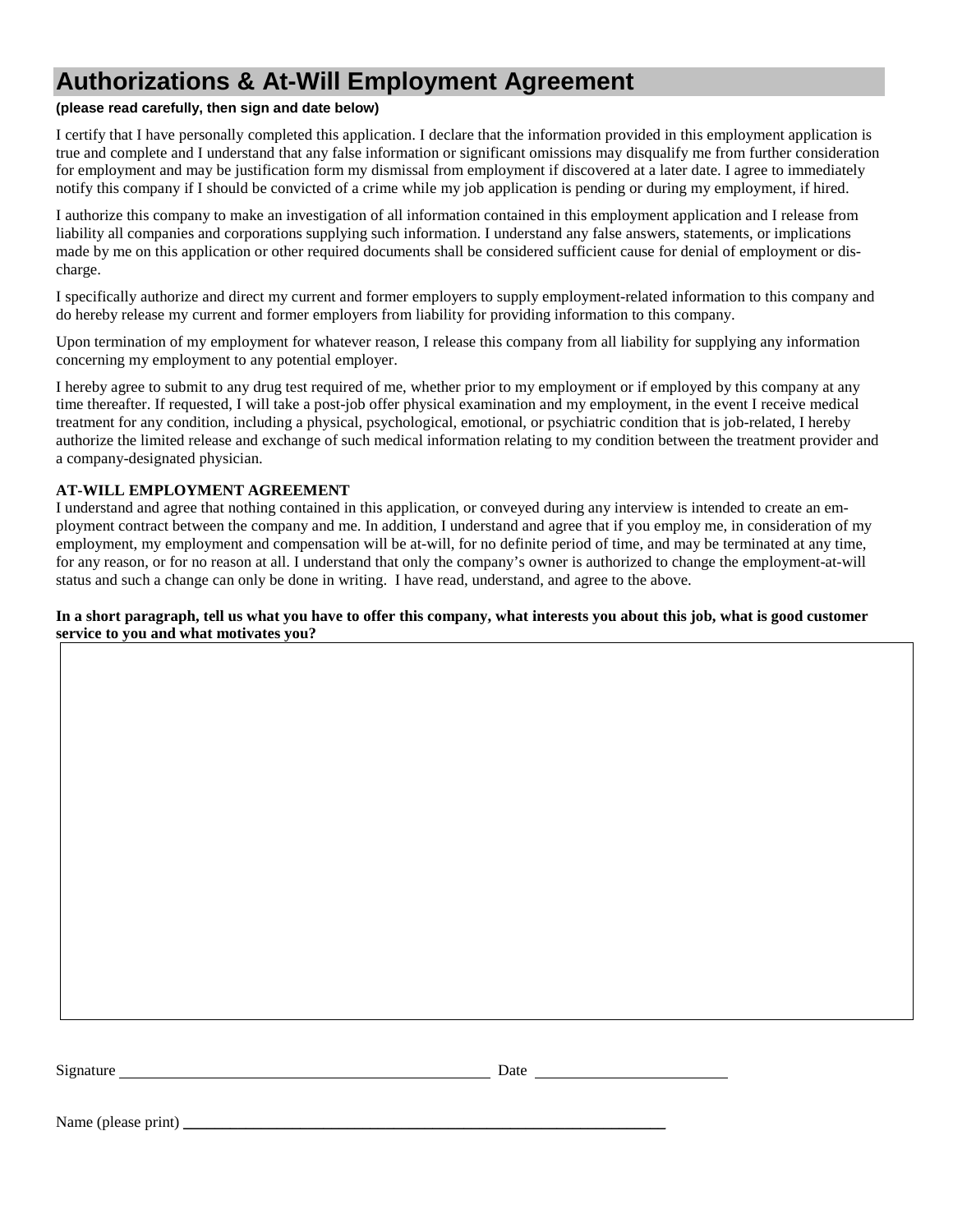### **Drug Test Authorization**

Date of Test: \_\_\_\_\_\_\_\_\_\_\_\_\_\_\_\_\_\_\_\_\_

I hereby freely and willingly submit a urine specimen for Pisces 62, LLC so that it may be tested for illegal substances. I acknowledge that by signing this form I understand that this procedure is part of my application for employment. I understand that should I refuse to sign this authorization and/or give a specimen the results will be considered positive. I also understand that an offer of employment is contingent upon passing this test but does not guarantee a job offer.

By signing this document I am testifying that I follow the NO Tolerance policy as a condition of my employment.

| Results: | Positive | Negative |  |  |
|----------|----------|----------|--|--|